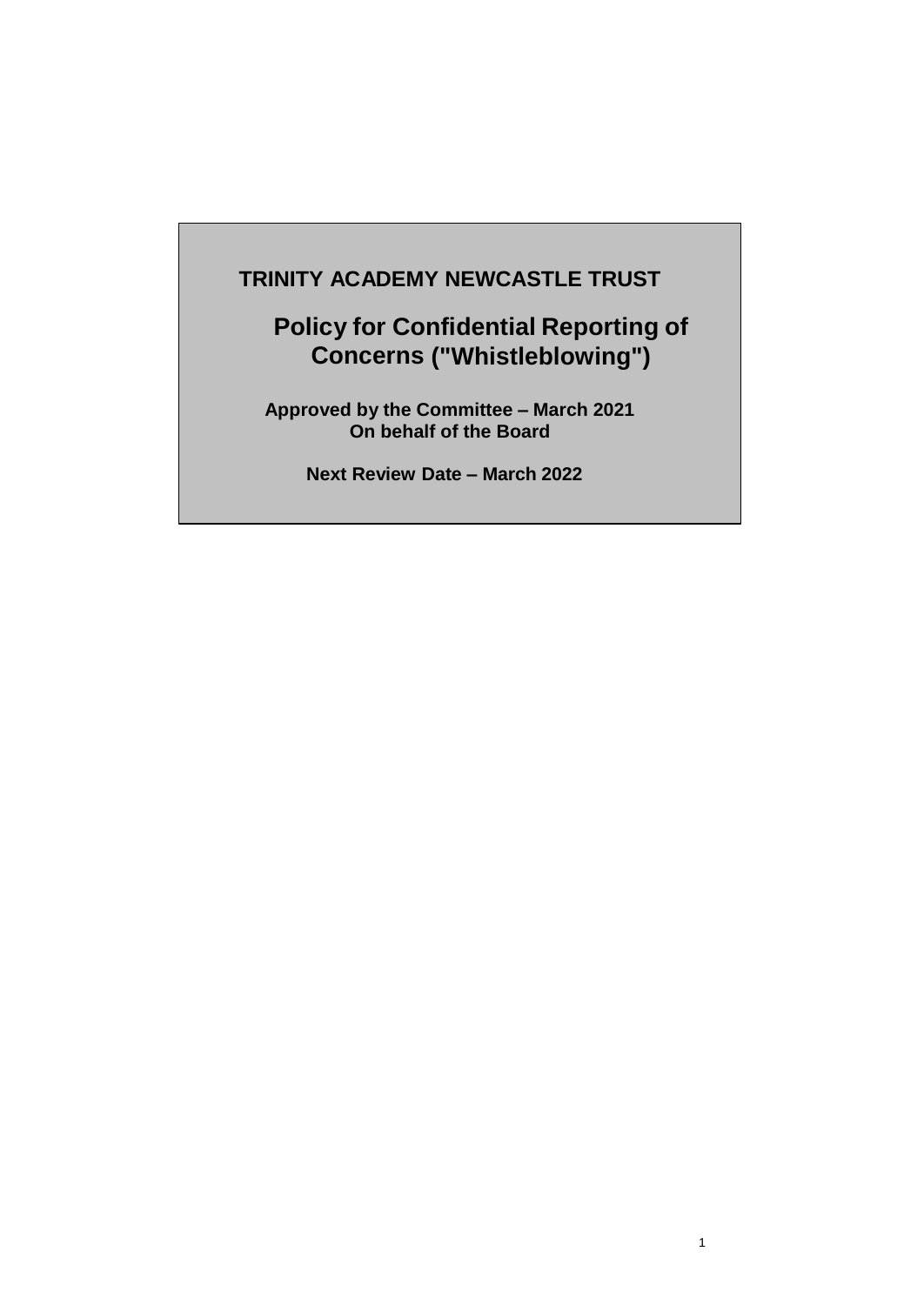#### **1 Scope**

This policy is recommended for adoption by Board of Directors

#### **2 Purpose**

The purpose of this policy is to promote and protect responsible whistleblowing where staff, contractors, suppliers or volunteers have concerns about malpractice in the workplace.

### **3 Roles and responsibilities**

**Staff, Contractors, Suppliers and Volunteers:** The policy applies to all employees and those contractors working for the Trust or working on the premises, for example, agency staff, builders and drivers. It also covers suppliers and those providing service under a contract with the Academy.

**Head of School:** The Head of School and other managers are responsible for investigating and responding to concerns raised including keeping the CEO informed.

**Board of Directors:** Members of the Board may also be involved in investigating and responding to concerns depending on the nature of the matter involved.

**Trade unions:** Trade union representatives are a useful source of advice for staff. The recognised trade unions are ASCL, ATL, NAHT, NASUWT and NUT for teaching staff and GMB and Unison for support staff. All trade union officials, regardless of whether the union is recognised, may represent their members individually. This policy has been discussed with the relevant trade unions and professional organisations and has their support.

**External agencies:** A range of external agencies can provide advice and support to individuals with a concern. In specific circumstances individuals can use external agencies to raise concerns outside the internal arrangements set out in this policy.

### **4 Policy statement**

This policy reflects the Trusts Board's commitment to safeguarding children and young people, good practice, valuing staff and seeking continuous improvement in service delivery.

Employees are often the first to realise that there may be something wrong in their place of employment. However, they may not express their concerns because they feel that speaking up would be disloyal to their colleagues or to the Trust. They may also fear harassment or victimisation. In these circumstances it may be easier to ignore the concern rather than to report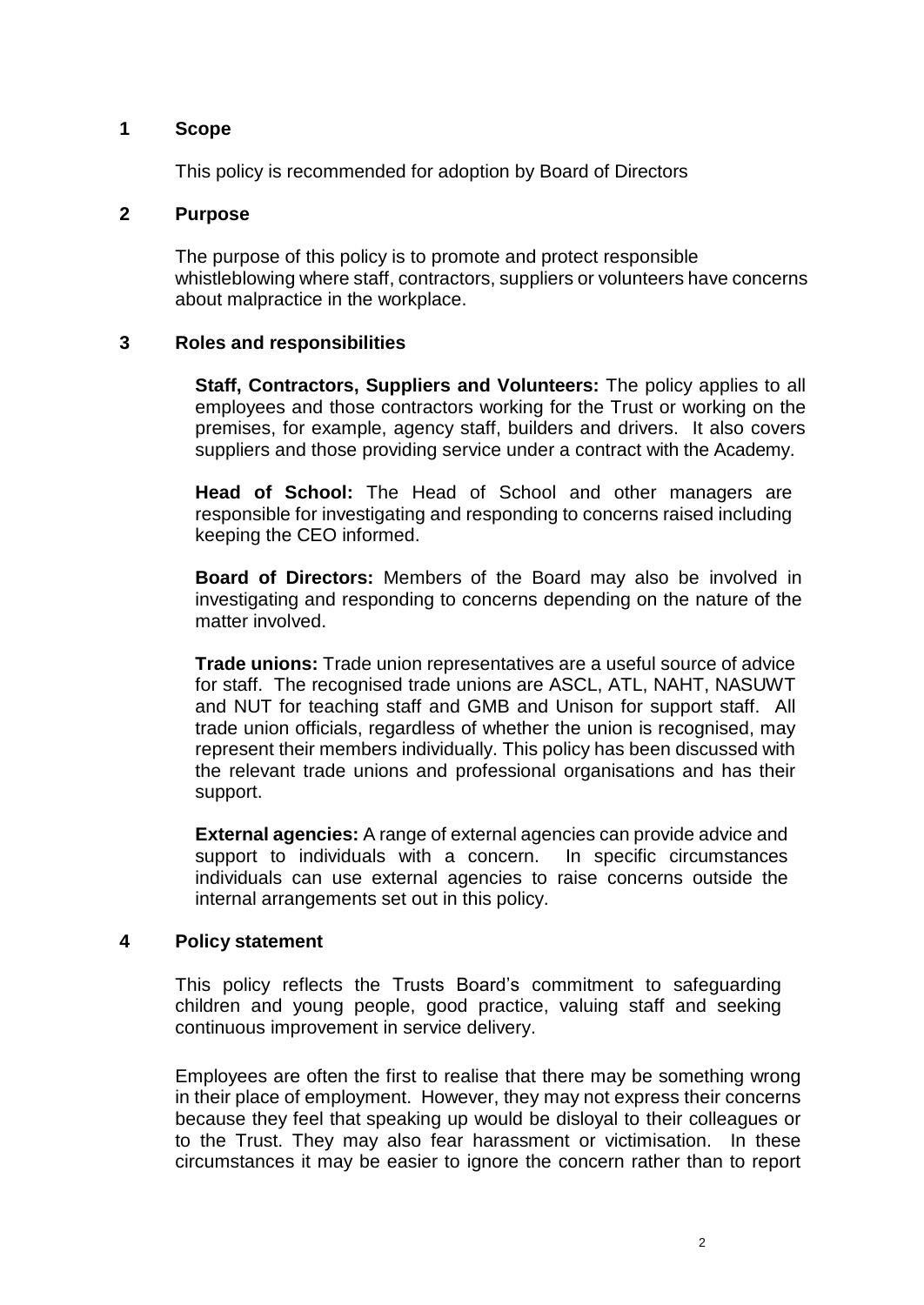what may just be a suspicion of malpractice.

The Board of Directors are committed to the highest possible standards of openness, probity and accountability. In line with that commitment we expect employees and others that we deal with who have concerns about any aspect of the academies work to come forward and voice those concerns. It is recognised that most cases will have to proceed on a confidential basis.

This policy document makes it clear that you can do so without fear of victimisation, subsequent discrimination or disadvantage. The policy is intended to encourage and enable employees to raise concerns within the Trust rather than overlooking a problem or "blowing the whistle" outside.

This Policy incorporates the provisions that are required from the Public Interest Disclosure Act 1998 (as amended by the Enterprise & Regulatory Reform Act 2013), which protects members of staff against detrimental treatment or dismissal for disclosing normally confidential information because they reasonably believe it is in the public interest to do so. This is known as a "qualifying disclosure

## **5 Aims of this policy**

This policy aims to:

- $\Box$ make you feel confident to raise concerns and to question and act upon concerns about practice;
- give you avenues to raise your concerns and receive feedback on any  $\Box$ action taken;
- $\Box$ guarantees that you receive a response to your concerns and ensures that you are aware of the process to follow if you are not satisfied;
- $\Box$ reassure you that you will be protected from possible reprisals or victimisation.

There are existing procedures in place if you have a grievance relating to your own employment or consider that you are being harassed (due to your race, sex, disability, sexual orientation, religion or belief or age) or if you are concerned about health and safety risks, including risks to the public as well as to other employees. Indeed you are under a legal obligation (as notified to you in Corporate health and safety policy statements) to report to your supervisor or manager any work situation which you consider to represent:

- $\Box$ a danger to the health and safety of yourself, fellow employees or members of the public; or
- a shortcoming in the Authority's arrangements for health and safety.  $\Box$

If you are reluctant to raise such health and safety concerns with your supervisor or manager, or if you have raised them and are concerned about the response, then arrangements exist for you to raise the health and safety concerns with the Health and Safety Officer based in the Central Administration and/or with a health and safety or trade union representative.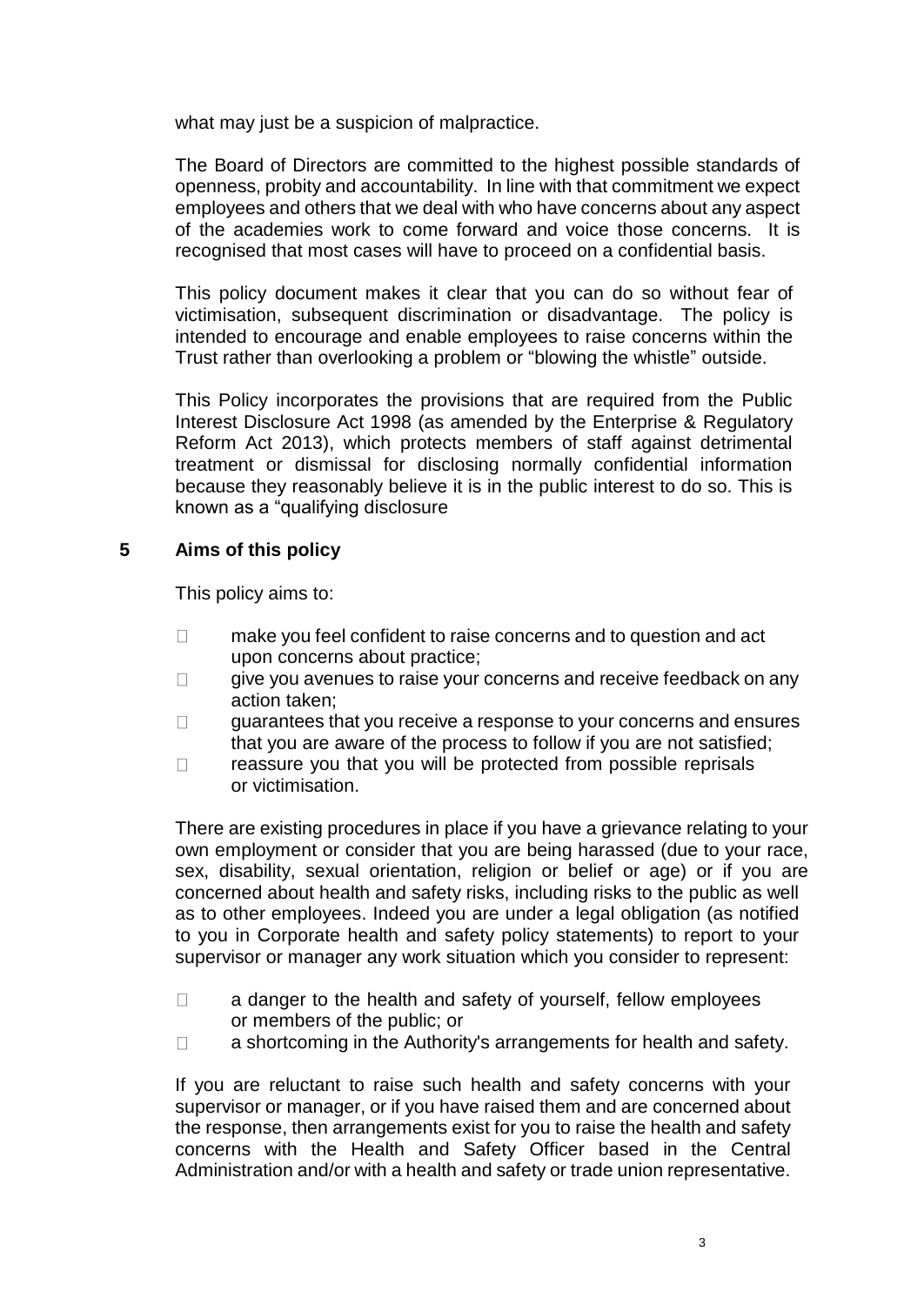This policy is intended to cover concerns that fall outside the scope of other procedures or where it is considered that the relevant policy or procedure has not been followed, eg:

- Practices which fail to safeguard children or young people including  $\Box$ the sexual or physical abuse of service users;
- Conduct which is an offence or a breach of law;  $\Box$
- $\Box$ Disclosures related to miscarriages of justice;
- $\Box$ Health and safety risks, including risks to the public as well as other employees;
- $\Box$ Damage to the environment;
- The unauthorised use of public funds;  $\Box$
- $\Box$ Fraud and corruption;

Any attempt to prevent disclosure of any of the above; other conduct  $\Box$ which gives you cause for concern.

Therefore any serious concerns that you have about any aspect of service provision or the conduct of your staff or members of the Trust or others acting on behalf of the Board of Directors can be reported under this policy. This may be about something that:

- makes you feel uncomfortable in terms of known standards, your  $\Box$ experience or the standards you believe the Board subscribe to;
- is against the Board's Standing Orders and policies;  $\Box$
- $\Box$ falls below established standards of practice as outlined in the Code of Conduct;
- $\Box$ amounts to improper conduct.

This policy supplements and does not replace the corporate or Trusts' complaints procedure, the grievance procedure and other procedures established to deal with aspects of harassment and with health and safety concerns.

#### **6 Safeguards for complainants**

#### 6.1 **Harassment or victimisation**

The Board of Directors are committed to good practice and high standards and aim to be supportive of its staff.

The Board of Directors recognise that the decision to report a concern can be a difficult one to make. However uncovering malpractice will be doing a service to the Authority or the Trust. You will be doing your duty to your employer and those for whom you are providing a service.

The Board will fulfil their responsibilities to ensure that you are not harassed, victimised or otherwise disadvantaged when you raise a concern. Any employee engages in any form of victimisation or harassment against you as a result of raising a concern may be subject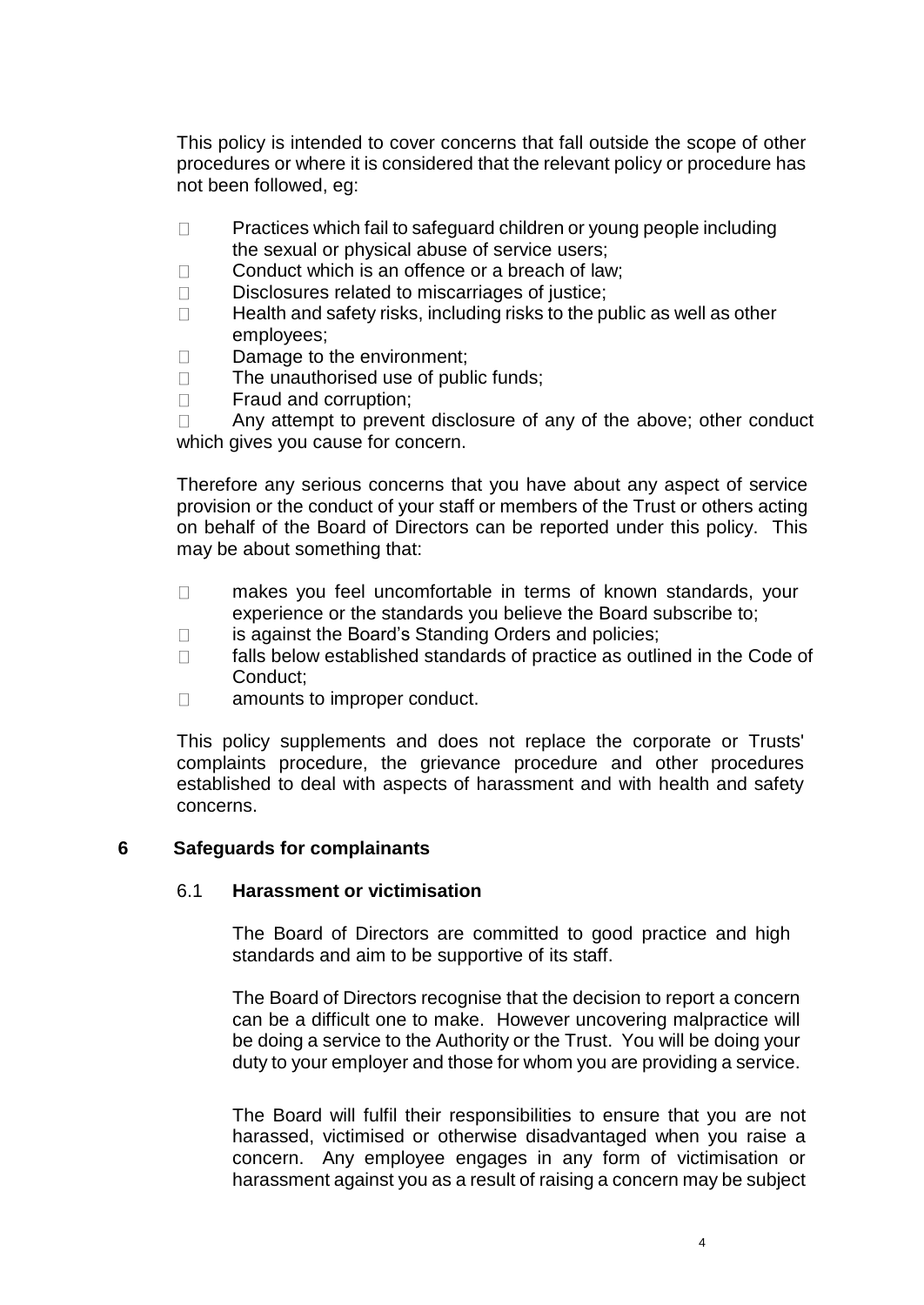to disciplinary action. Any Director who engages in any form of victimisation or harassment against you as a result of raising a concern may be subject to the appropriate sanction.

Allegations by an employee who is the subject of disciplinary investigations or proceedings concerning the conduct of those proceedings can only be raised through the disciplinary appeals procedures.

## 6.2 **Confidentiality**

All concerns will be treated in confidence wherever possible and every effort will be made to preserve your anonymity if you so wish. You may need however to come forward as a witness, but if you wish to be supported by a representative of your choice then this would be available to you.

### 6.3 **Anonymous allegations**

This policy encourages you to put your name to your allegation whenever possible disclose it unless required to do so in law.

If the situation arises where the academy is unable to resolve the concern without revealing the worker's identity (for instance because the worker's evidence is needed in court), the academy will discuss with the worker how the matter should proceed.

However, it must also be stated that if a worker chooses not to disclose their identity it will be much more difficult for the Trust to look into the matter or to protect your position or to give you feedback. Accordingly, while we will consider anonymous reports, it will not be possible to apply all aspects of this policy for concerns raised anonymously.

### 6.4 **Untrue allegations**

If you make an allegation in good faith, but it is not confirmed by the investigation, no action will be taken against you. If however, you make an allegation maliciously or for personal gain, disciplinary action may be taken against you.

#### **7 How to raise a concern**

As a first step you should raise concerns with your line manager or Head of School. This depends however on the seriousness and sensitivity of the issues involved and who is suspected of the malpractice. For example, if you believe that your CEO is involved you should approach your chair of Directors or the LA or diocesan authority, depending on the nature of the complaint. CEO who have concerns about a member of staff should follow appropriate procedures in relation to specific areas of concern. If however the concern of the head of school is regarding any member of the Board advice should be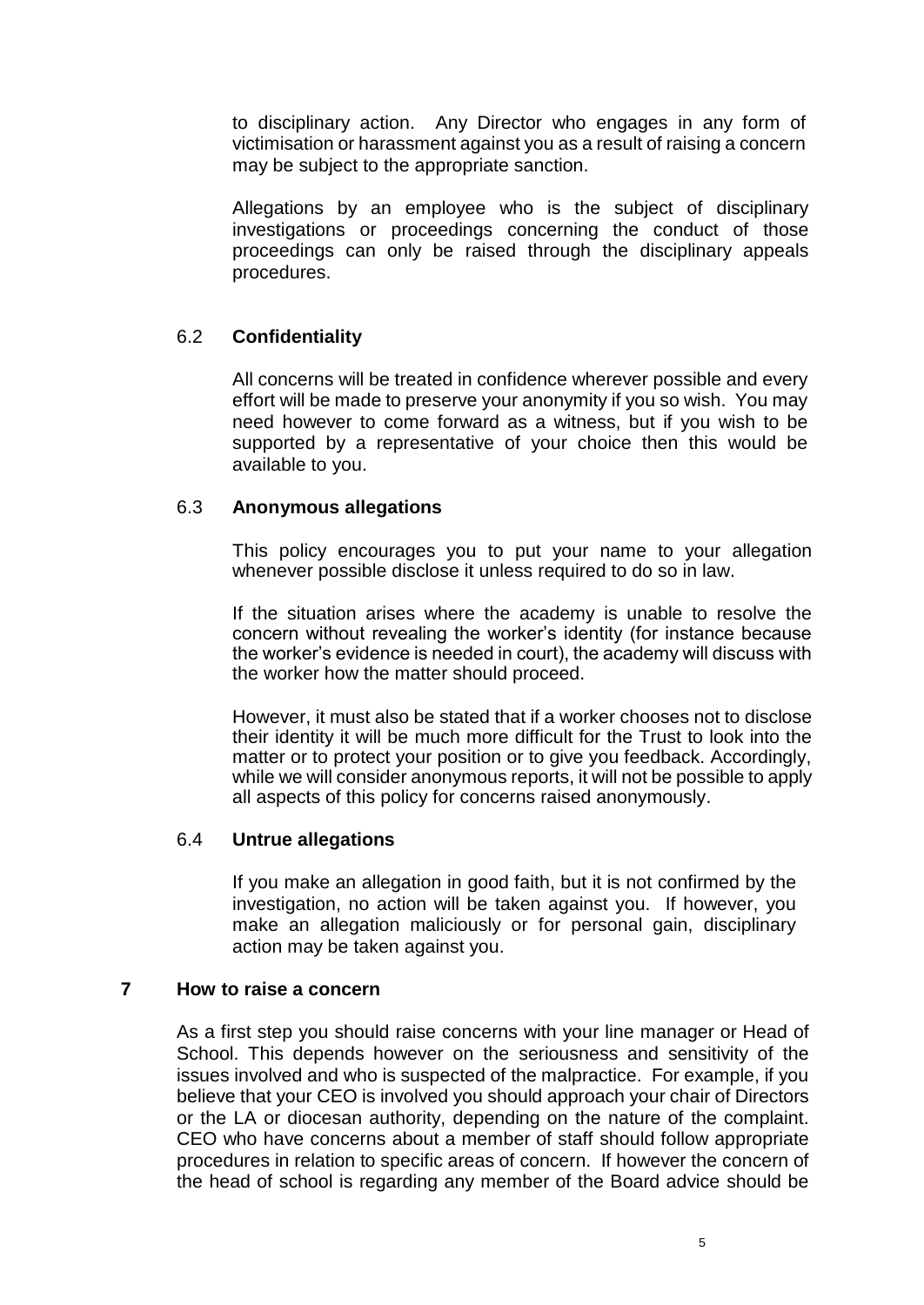sought from the chair of Directors.

The post holder designated as Chief Education Officer or Diocesan Director. The person receiving notification of concerns under this policy will inform the Head of Legal Services that a confidential report has been received and provide a copy. If the concern relates to financial irregularities or failures of financial controls the CEO or chair of Directors receiving the report must immediately notify the Chief Internal Auditor, and the post holder designated as Chief Education Officer and the relevant diocese as appropriate.

Concerns may be raised verbally or in writing. If you make a written report please use the pro-forma available on the Schools Extranet. Reports should be sent to your immediate manager, the head of school or the chair of Directors and a copy sent to the Head of Legal Services. The Head of Legal Services is responsible for the maintenance and operation of this policy and will monitor how the complaint is handled and ensure that the requirements of this policy are fulfilled.

The earlier you express the concern, the easier it will be to take action. Advice and guidance on how matters of concern may be pursued can be obtained from the Head of Strategic HR, Room 7, Civic Centre, ext 25246. You can get confidential, independent advice from the charity Public Concern at Work on 0207 404 6609. Their website is [www.pcaw.co.uk.](http://www.pcaw.co.uk/)

You can invite your trade union or professional association representative or a fellow worker to be present during any meetings or interviews in connection with the concerns you have raised.

Concerns can be raised through your trade union or professional association who will advise and support you as appropriate.

### **8 How your concern will be dealt with**

The Board, CEO, Head of School or manager will respond to your concerns, and it will be necessary to investigate your concerns but this is not the same as either accepting or rejecting them.

Within 3 working days of a concern being raised, you will be sent a written acknowledgement of the concern which has been raised.

Within 10 working days you will receive a further response:

- indicating how it is proposed to deal with the matter;  $\Box$
- giving an estimate of how long it will take to provide a final response;  $\Box$
- $\Box$ telling you whether any enquiries have been made;
- supplying you with information on staff support mechanisms.  $\Box$

Where appropriate, matters raised may: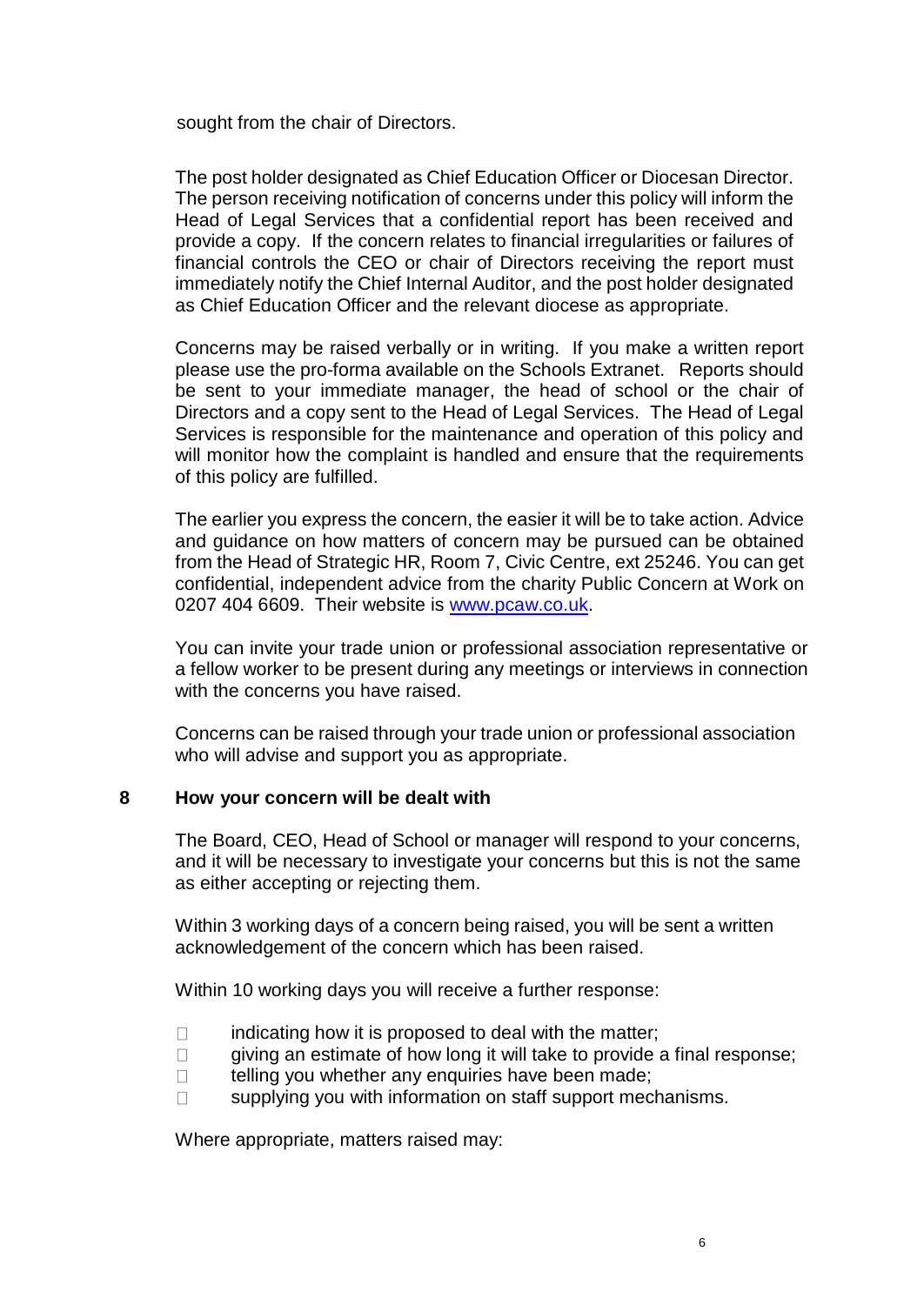- $\Box$ be investigated by the Trust/ Board, internal audit, or through the disciplinary process;
- be referred to the police or other statutory agencies;  $\Box$
- be referred to the external auditor.  $\Box$

In order to protect individuals and those about whom concerns are raised, initial enquiries will be made to decide whether an investigation is appropriate and, if so, what form it should take. Concerns or allegations which fall within the scope of specific procedures (for example, child protection or discrimination issues) will normally be referred for consideration under those procedures.

Some concerns may be resolved by agreed action without the need for investigation. If urgent action is required this will be taken before any investigation is conducted.

The amount of contact between you and the individual considering the issues will depend on the nature of the matters raised, the potential difficulties involved and the clarity of the information provided. If necessary, the investigating officers will seek further information from you.

Where any meeting is arranged, and this can be off-site if you so wish, you can be accompanied by a trade union or professional association representative or a fellow worker.

The Board will take steps to minimise any difficulties which you may experience as a result of realising a concern. For instance, if you are required to give evidence in criminal or disciplinary proceedings the Board will arrange for you to receive advice about the procedure.

The Board accept that you need to be assured that the matter has been properly addressed. Thus, subject to legal constraints, you will be informed of the outcome of any investigation.

### **9 The responsible officer**

The CEO (as Monitoring Officer) has overall responsibility for the maintenance and operation of this policy. That officer maintains a record of concerns raised and the outcomes (but in a form which does not endanger your confidentiality) and may report as necessary to the Board, but in such a way that your confidentiality will be preserved.

It is the responsibility of any manager who receives a whistleblowing report to:

- copy the report immediately to the CEO;  $\Box$
- copy the initial written response and any further responses to the CEO:  $\Box$
- inform the CEO of the outcome(s) of any investigation and any  $\Box$ actions instigated as a result.

#### **10 How the matter can be taken further**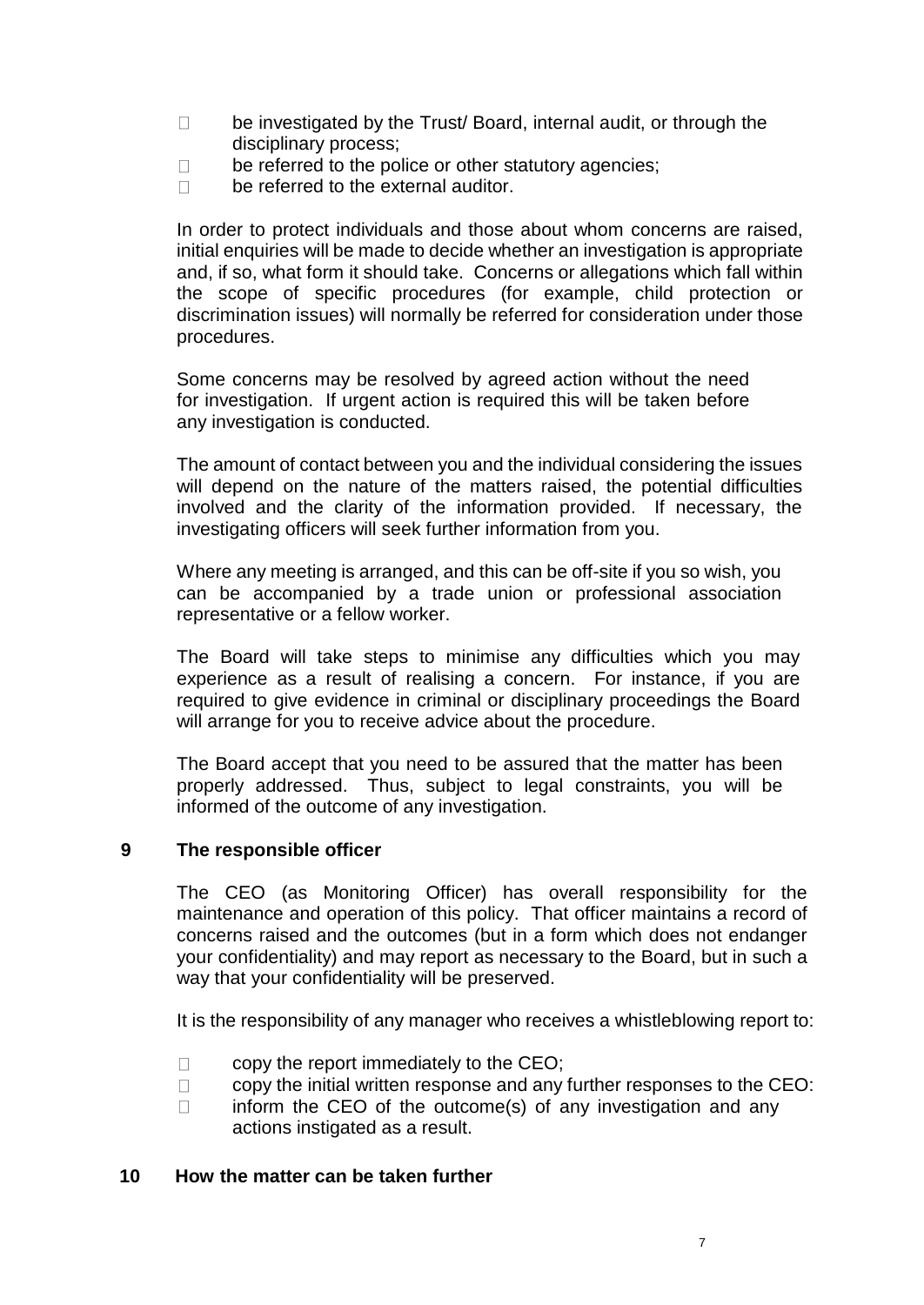This policy is intended to provide you with an avenue within the Trust to raise concerns. The Board hope you will be satisfied with any action taken. If you are not satisfied with the outcome of your confidential report you can write to the CEO and ask for the investigation and outcome to be reviewed. If you remain dissatisfied, and you feel it is right to take the matter outside of the Board, you may wish to take advice from your trade union, your local Citizens Advice Bureau or your legal advisor on the options that are available to you.

One possibility is that you may wish to rely on your rights under the Public Interest Disclosure Act 1998. This Act gives you protection from victimisation if you make certain disclosures of information in the public interest. The provisions are quite complex and include a list of prescribed persons outside of the Academy who can be contacted in certain circumstances. You should seek advice on the effect of the Act from the persons referred to above.

If you do take the matter outside of the Board, you should ensure that you do not disclose information where you owe a duty of confidentiality to persons other than the Trust (e.g. service users) or where you would commit an offence by making disclosure. In order to ensure that you do not make any such disclosures you may want to check the position with the CEO.

If for any reason you do not wish to use the internal arrangements set out above, or require additional support and advice, a list of external agencies is given below. This is not an exhaustive list

| <b>Public Sector Audit</b><br>Appointments |                  | https://www.psaa.co.uk        |
|--------------------------------------------|------------------|-------------------------------|
| Care Quality Commission 03000              | 616161           | www.cqc.org.uk                |
| <b>Environment Agency</b>                  | 08708<br>506506  | www.environment-agency.gov.uk |
| <b>Food Standards</b><br>Agency            |                  | www.food.gov.uk               |
| Social Work England                        | 0808 196<br>2274 | www.socialworkengland.org.uk  |
| <b>Health and Safety</b><br>Executive      | 0300 790<br>6787 | www.hse.gov.uk                |
| Information<br>Commissioner's Office       | 0303 123<br>1113 | https://ico.org.uk/           |